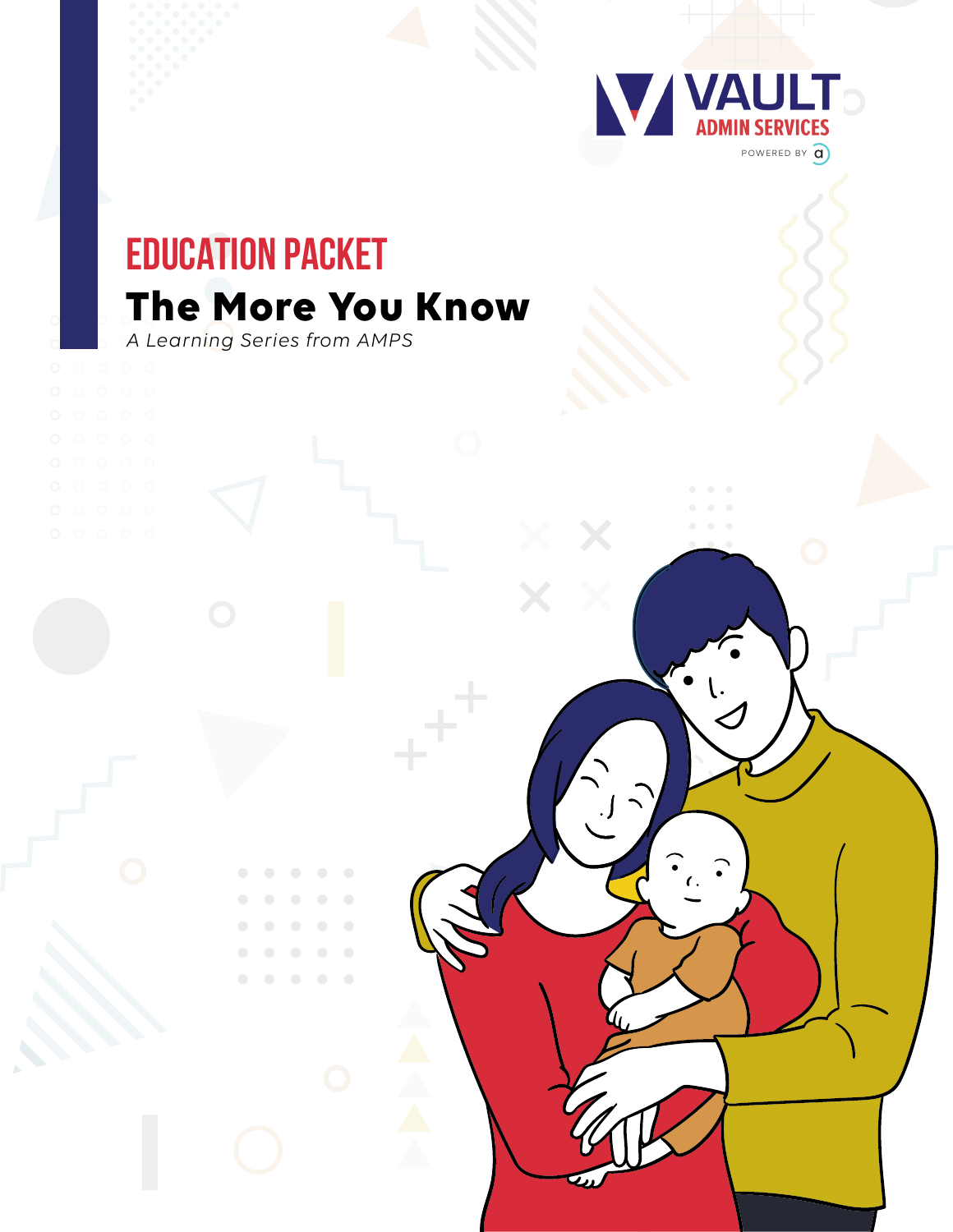Your Plan has partnered with Advanced Medical Pricing Solutions (AMPS) to help combat rising healthcare costs by paying Providers what is fair and reasonable for healthcare services.

#### **How Does AMPS Help Control Costs?**

AMPS audits each and every claim submitted by your Plan. AMPS backs up the price with a **Physician Review** to find additional savings. By utilizing Physicians, AMPS uses their expertise to identify unreasonable charges and billing errors.

AMPS billing review and pricing processes will result in lower costs for your Plan, which also means lower out-of-pocket costs for you.

## **Actual Examples Found by AMPS**



#### **Physician Review**

**Board-certified Physicians review each claim for errors and help identify unreasonable charges.**

# Did you know **of bills contain errors?**



### **Patient Responsibility is Critical**

You are only responsible for the Patient Responsibility shown on your Plan's Explanation of Benefits such as your deductible and/or coinsurance.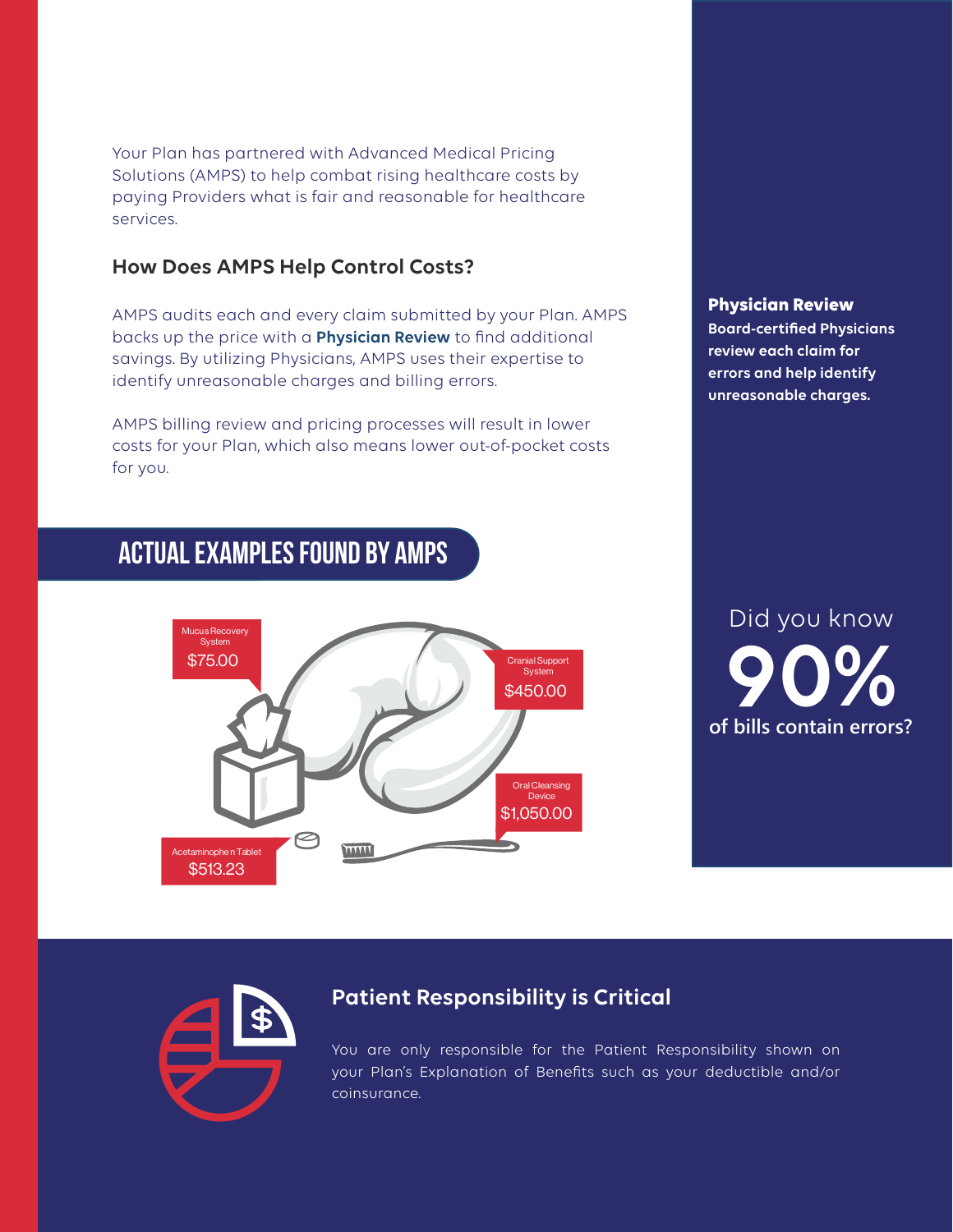#### What Happens After My Visit?

You will receive an **Explanation of Benefits (EOB)** from Vault Admin Services that notifies you of your Patient Responsibility. Always compare your **Patient Responsibility** to what the Provider states is due. If the Provider bill states you owe more than your Patient Responsibility on your EOB, this is a **Balance Bill.**

*Example: Your EOB states you owe \$135. However, the Provider bill states you owe \$835. This would be a balance bill.*

#### Who Can You Call With Questions?

If you think you've received a balance bill, **contact Vault Admin Services.** They can connect you with an AMPS Member Advocate who can answer any questions you may have about balance billing. If a potential Balance Bill is confirmed, an AMPS Member Advocate will send you a **HIPAA Authorization Form** to start communications with the Provider.

> of the time there is not an **96%** of the time there is not an issue with balance billing.

#### **Explanation of Benefits (EOB)**

**A document explaining the bill and what your Plan and Patient are responsible for paying. This document will be supplied from Vault Admin Services.**

#### **Patient Responsibility**

**The portion of the bill you are responsible for paying.** 

#### **Balance Bill**

**A bill that states the Patient owes more than what is stated in their Explanation of Benefits.**

#### **HIPAA Authorization Form**

**Document that needs to be signed to give AMPS the right to speak to the Provider on your behalf. Known as the HIPAA and Claims Delegate Authorization Form.**

## *IMPORTANT*

Once an initial Balance Bill has been confirmed, your case will immediately transition to AMPS Negotiations Team to settle bill with Provider. Timely communication is key!

## **What We Need To Get Started**

Copy of Explanation of Benefits

Copy of Itemized Bill/Statement

#### **What We Need To File a Dispute**

Proof of Paid Patient Responsibility Signed HIPAA Authorization Form

**Need Help With A Balance Bill?**

Call AMPS at 800.425.9374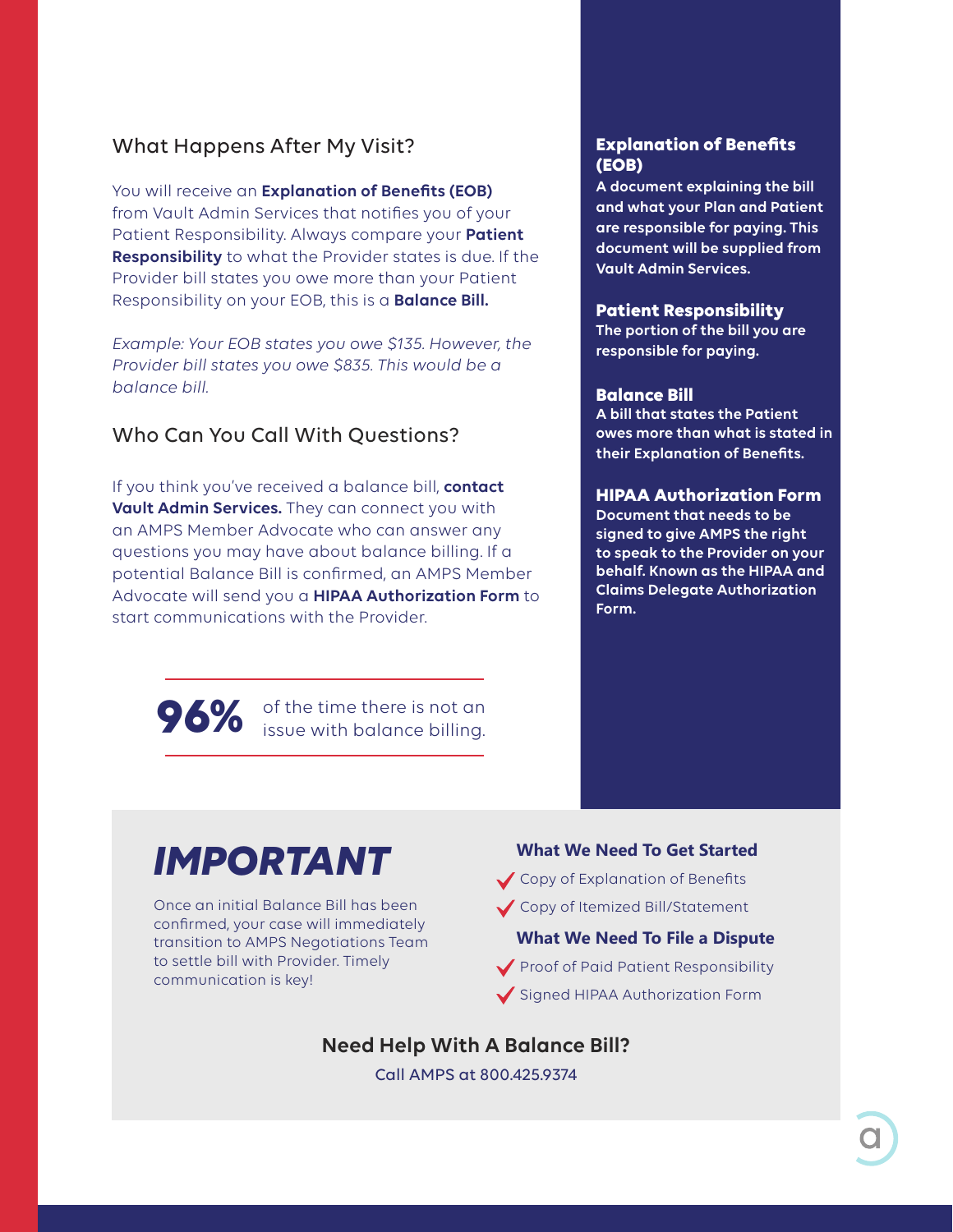### **The Claims Process**



After you visit a Provider, the Provider will generate a bill for your healthcare services. This is called a claim.

#### **Review and Payment**

**1**

**2**

**3**

4

**5**

**6**

Your claim is sent to Vault Admin Services to validate coverage and then sent to AMPS for repricing. AMPS analyzes over 16 years of claims data to review claims, as well as repricing acceptance rates for Providers across 50 states. AMPS uses this data to price the claim using reference-based pricing approach. After Vault Admin Services receives AMPS pricing recommendation, Vault Admin Services will make payment to Provider.

#### **A Balance Bill/Collections Letter**

96% of the time, the Provider accepts the payment from Vault Admin Services. However, there are some Providers with billing systems configured to automatically generate balance bills to Patients if they receive a payment for less than the initial billed charges. Some Providers may contact you for collections.

If you happen to receive a bill that doesn't match the amount stated on your Explanation of Benefits (called a "balance bill") or a collections letter/call, contact AMPS immediately at 800.425.9374.

#### **Member Outreach**

After AMPS receives your claim, AMPS Member Advocates will contact you via a Welcome Letter and/ or phone call. AMPS is there to assist you should you receive any additional requests for payment from the Provider.

#### **Member Advocacy**

Once AMPS is notified of a balance bill or collections attempt, a HIPAA Authorization Form will be sent to you for signature. This allows AMPS Member Advocacy to work directly with the Provider regarding Plan, payment determination and optional appeal process. AMPS Member Advocacy will keep you updated on communications with the Provider and answer any of your questions that may arise.

#### **Negotiations Process**

Once the bill is confirmed to be a true balance bill and the HIPAA Authorization Form has been signed, the claim will be sent directly to AMPS Negotiation team to work directly with the Provider to settle the claim as quickly as possible.

#### **Stand Firm**

The most important and most difficult task on your part is to stand firm. The length of time it takes to reach resolution will be dependent on the specifics of your claims. Remember: Provider bills are automatically generated – you may even receive one while AMPS is negotiating the additional charges on the balance bill.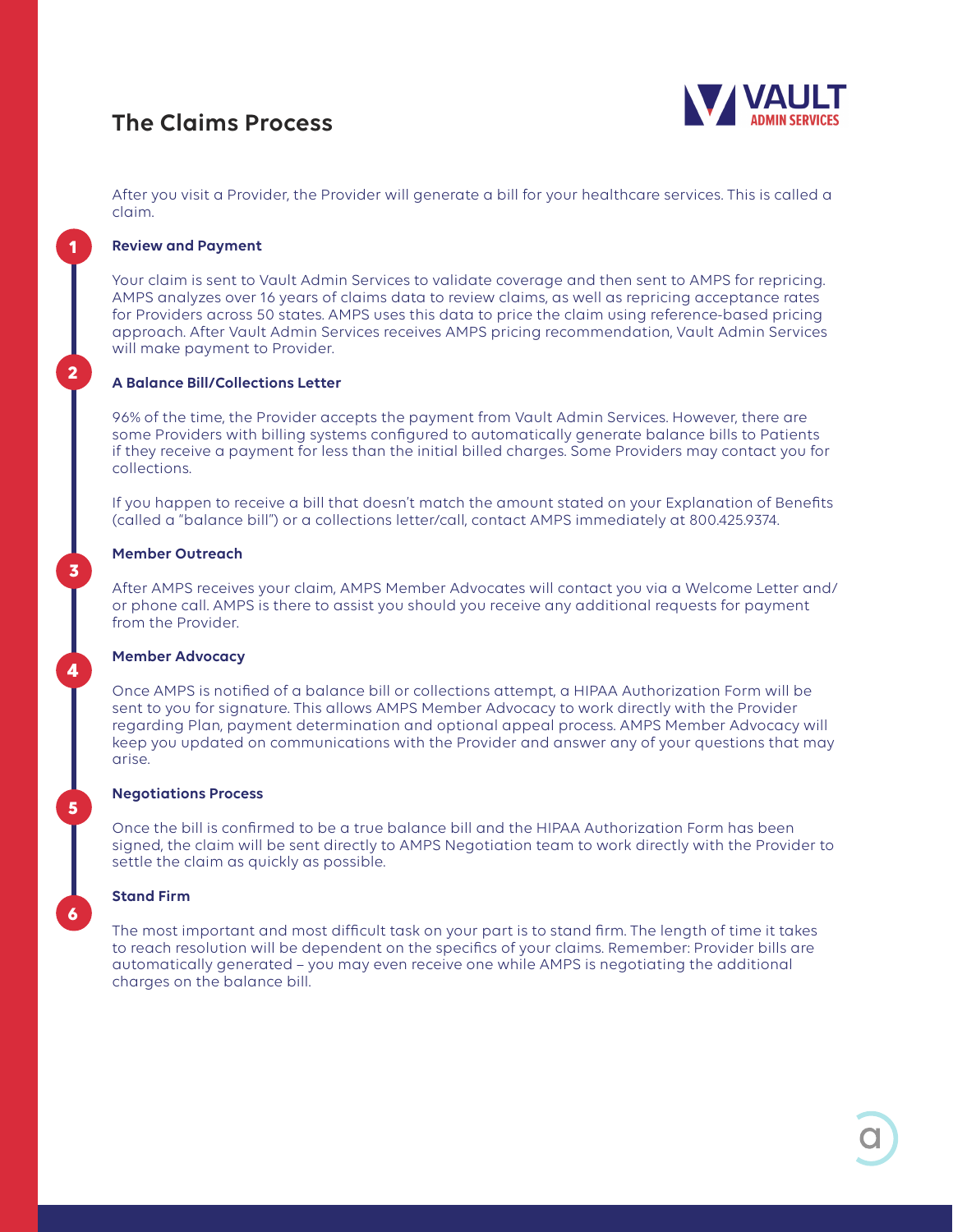## **Care Navigation | Find**



AMPS Care Navigators can help you find Providers in your local market that are accepting of your Program. These Providers are ranked based on AMPS historical data which accounts for cost, quality, location, and prior utilization.

When you're in need of care and assistance in finding a Provider, Contact Vault Admin Services and ask to speak with an AMPS Care Navigator. Keep in mind, using an AMPS Care Navigator to locate a Provider is completely optional. Whether you utilize an AMPS Care Navigator or not, make sure to follow the path below when scheduling any appointments with your Medical Provider.



*DISCLAIMER: The information provided by AMPS Care Navigation should only be used as a guide when choosing care and is only intended for informational purposes only. AMPS Care Navigation does not practice medicine and cannot make any judgment or recommendation for treatment or diagnosis. No responsibility is assumed by AMPS, nor anyone connected with AMPS, for the use of this information. AMPS does not provide guaranties of any kind including accuracy of data, Plan coverage and treatment. All decisions of where a Member should seek treatment is solely up to the Member.*

## **COMMON QUESTIONS**

#### **Didn't have a chance to contact Vault Admin Services prior to your visit?**

Not a problem. When you arrive at your appointment, give the office staff your ID card and continue with your needed care. Call Vault Admin Services for any questions regarding your responsibility and benefits.

#### **your insurance?**

Ask the Provider to call Vault Admin Services to verify coverage and benefits. If the Provider refuses, call Vault Admin Services and ask them to reach out to the Provider. Vault Admin Services will notify you if they were able to resolve the issue. If not, they may give you alternate options.

#### **What if the Provider has questions about**

Remember: Vault Admin Services's number is on your ID card

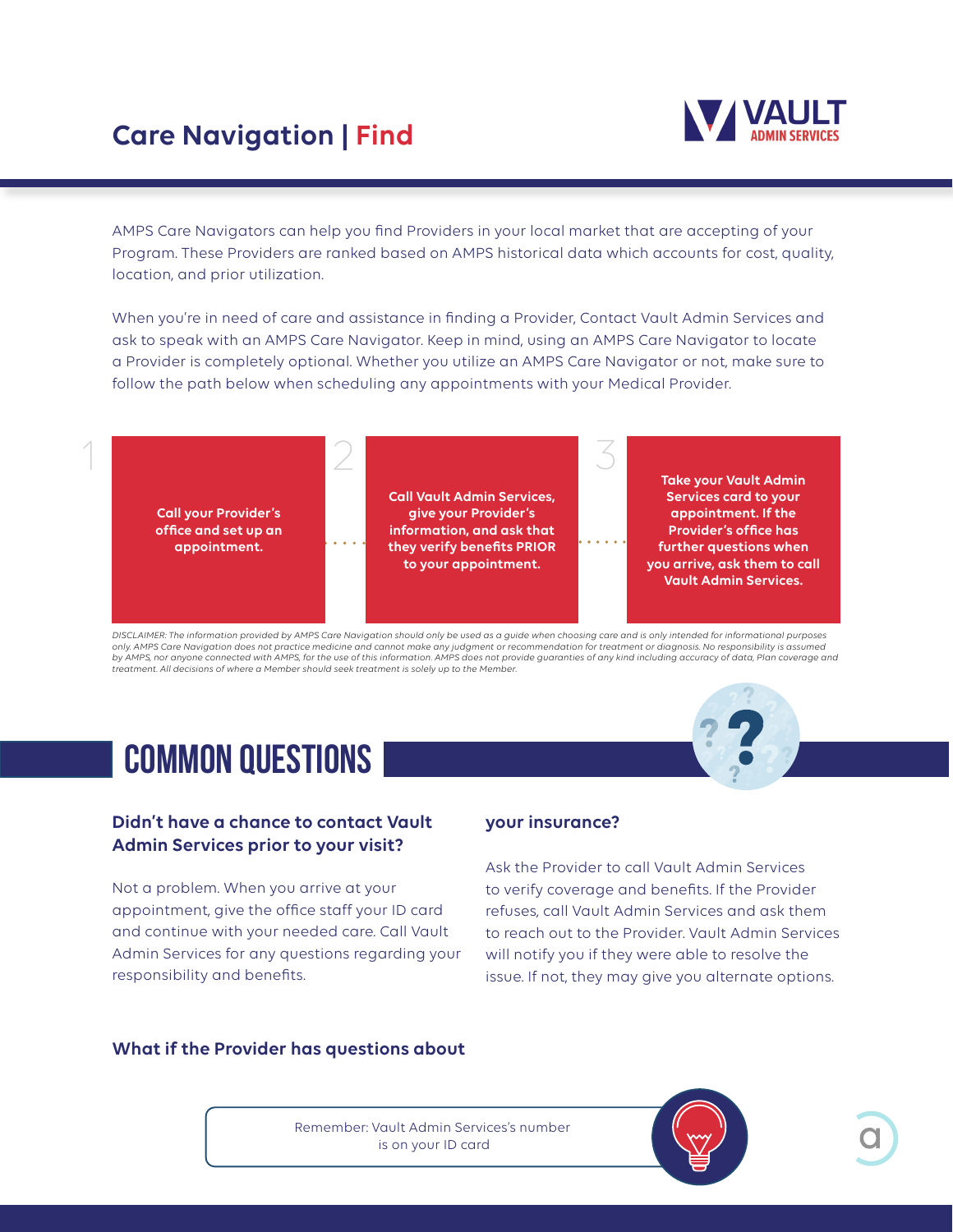## **Care Navigation | Schedule**



AMPS Care Navigators can also assist you in scheduling an appointment with contracted Providers for high-cost diagnostic imaging and non-emergent, elective surgical procedures.

Knee replacement, colonoscopies, and hernia repairs are just some examples of elective procedures they can assist you with. Follow this chart to see if you qualify for the Care Navigation scheduling service.



### **See Real Savings When You Schedule with a Care Navigator. Ask Vault Admin Services for details.**



DISCLAIMER: The information provided by AMPS Care Navigation should only be used as a guide when choosing care and is only intended for informational purposes<br>only. AMPS Care Navigation does not practice medicine and canno by AMPS, nor anyone connected with AMPS, for the use of this information. AMPS does not provide guaranties of any kind including accuracy of data, Plan coverage and *treatment. All decisions of where a Member should seek treatment is solely up to the Member.*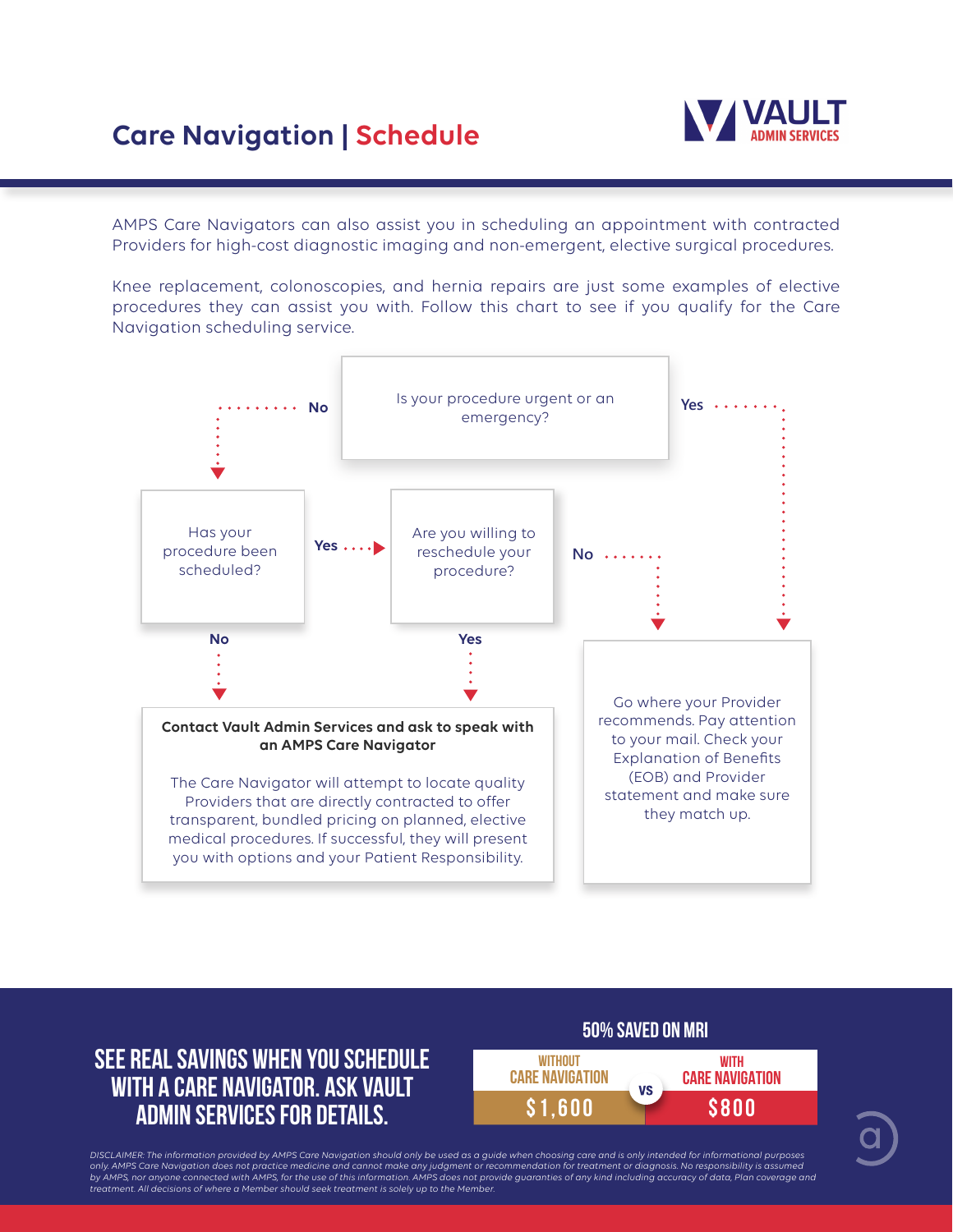

## **Frequently Asked Questions**

| A Provider stated they do not<br>accept my insurance. What do I<br>do?              | Often this happens because the Provider does not<br>recognize the logo on your ID card. Explain that your<br>health benefits can be verified by contacting AMPS at<br>800.425.9374.                                                                                                                                   |
|-------------------------------------------------------------------------------------|-----------------------------------------------------------------------------------------------------------------------------------------------------------------------------------------------------------------------------------------------------------------------------------------------------------------------|
| Could the Provider ask me to pay<br>for services in advance?                        | The Provider may request payment from you in advance,<br>but as the Patient, you are only responsible for your out-<br>of-pocket amount (co-pay, coinsurance, and deductible).<br>Pay your co-pay in advance as the coinsurance and<br>deductible are not calculated until your administrator<br>processes the claim. |
| What if the Provider asks me to<br>pay more than my out-of-pocket?                  | Your Plan does not require you to pay for care in advance<br>beyond your out-of-pocket Patient Responsibility. If the<br>Provider refuses to treat you, please contact Vault Admin<br>Services so they can speak to the Provider.                                                                                     |
| What should I do if I get a<br>balance bill?                                        | Contact AMPS immediately at 800.425.9374. Be prepared<br>to send a copy of the front and back of the Provider<br>statement to your AMPS Member Advocate. Once the<br>invalid balance is verified, your AMPS Member Advocate<br>will send you a HIPAA Authorization Form.                                              |
| Once notified of the dispute, will<br>the Provider stop sending bills?              | You may continue to receive statements from the Provider<br>every month. Providers have automated billing, so it's very<br>difficult for them to interrupt a single statement.                                                                                                                                        |
| Once in contact with AMPS<br>Negotiations, will the Provider<br>stop sending bills? | Yes. If you receive a call about the balance bill, ask the<br>Provider to contact AMPS at 800.425.9373. Tell the caller<br>that you have appointed AMPS as your Authorized<br>Representative.                                                                                                                         |
| How long does it take to resolve<br>an invalid balance bill with the<br>Provider?   | AMPS Negotiations team is working to settle the claim as<br>soon as the balance bill is verified to be a true balance<br>bill. The length of time it takes to reach resolution will be<br>dependent of the specifics of your claim.                                                                                   |
| What if I need additional<br>treatment at this Provider? Will I<br>be turned away?  | It has not been AMPS experience to have a Provider turn<br>away a Member due to balance billing. If you encounter<br>any admissions issues, please call Vault Admin Services<br>right away so that they and AMPS can work together to<br>resolve the issue.                                                           |
|                                                                                     |                                                                                                                                                                                                                                                                                                                       |